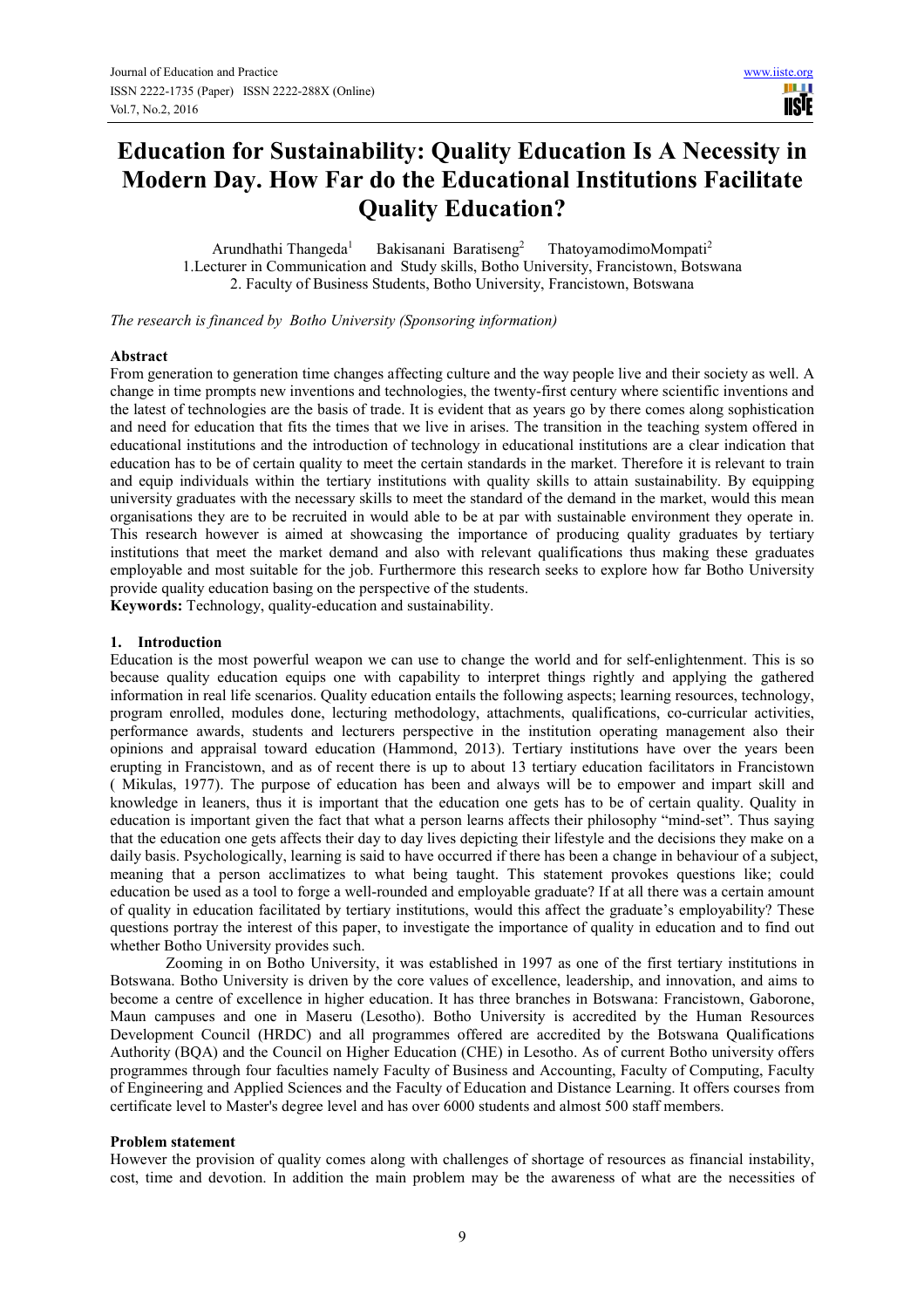offering brand standard of quality education. Therefore it is vital for monitoring if there is provision of quality and advance education in all tertiary institutions to meet this mission to enlighten the world and individuals which is the intention of this research. This study seeks to find out how far Botho University facilitate quality education.

#### **Objectives**

- To find out at what degree does students are satisfied by educational system and resources provided in terms of quality.
- To come up with recommendations on how to solve the challenges faced based on students perspective about educational quality provided by the institution.
- To find out if quality education and employability are inter-related.

#### **Research questions**

- What is the perspective of students about the facilitation of quality education their institution is providing?
- Do tertiary institutions live up their expectations?

# **Definition of terms**

- **Quality** the standard of something when it is compared to other things like it, how good or bad something is.
- **Education** Is a process of teaching, training and learning especially in schools or colleges to improve knowledge and develop skills. Also it can be defined as it is an interesting experience that teaches you something.
- **Perspective** is defined as a particular attitude toward something or a way of thinking about something (viewpoint).
- **Sustainability** involving the use of natural products and energy in a way that does not harm the environment or the current situation and that can be continued for the long time.
- **Job market** a pool of potential employers willing to buy a services, skill/ qualifications.

## **Scope of the study**

The mind-set of this study is to concentrate on the evaluation of quality education provided in tertiary institutions. The ideology of many developing countries in the recent years is to be self- sufficient and to produce products in their own industries. Therefore this lay down the foundation that quality education is a must in tertiary institutions for the exploration of alumni to the local industries production and management. This may help to grow an exporting country in many fields, producing experts capable of working on higher positions. Therefore this research is to find out to what degree does tertiary institutions takes effort to provide quality education.

#### **Significance of the study**

This paper seeks to discover if quality in education affects the employability of the graduates. Furthermore it seeks to unveil the quality of education which Botho university and other tertiary institutions in Francistown offer, and if there are shortcomings, suggest ways to improve on quality in learning.

## **Literature Review**

**Quality in education:** There is no single definition for quality in Education and there is no universal consensus on what is the appropriate strategy to assure and manage quality in higher education (Becket, 2006 as cited in Brucaj, 2014) Quality can be defined in terms of excellence, perfection, value for money, fitness to purpose. (Harvey, 2005 as cited in Brucaj, 2014). Quality in education is a multi-dimensional concept with different components (Sallis, 2002). According to some researchers the definitions of quality are: Quality is fulfilling  $\&$ exceeding customer's needs, Quality is everyone's job and quality is continuous improvement. Quality is recognition and reward. Quality is leadership, teamwork, measurement and systematic problem solving.(Lewis,1994; Gibbs,2010; Flores-Molina,2011 as cited in Brucaj,2014).

Quality education is a necessity to a sustainable economy of any nation. Sustainability is the ability to be sustained, supported, upheld, or confirmed so as to maintain a certain state or position. Necessity refers to an imperative requirement or need for something. The trends in the economic activity worldwide show that new methods, techniques and solution to crisis that may arise in the economy of any nation is vital to avoid the collapse of that economy. Therefore the nations worldwide have been forced to adopt hence the development of newly founded IT programs that facilitate the production in any economy, the use of auto machines in factories etc. The main question is do the custodians of the firms in business possess the necessary skill. Now zeroing in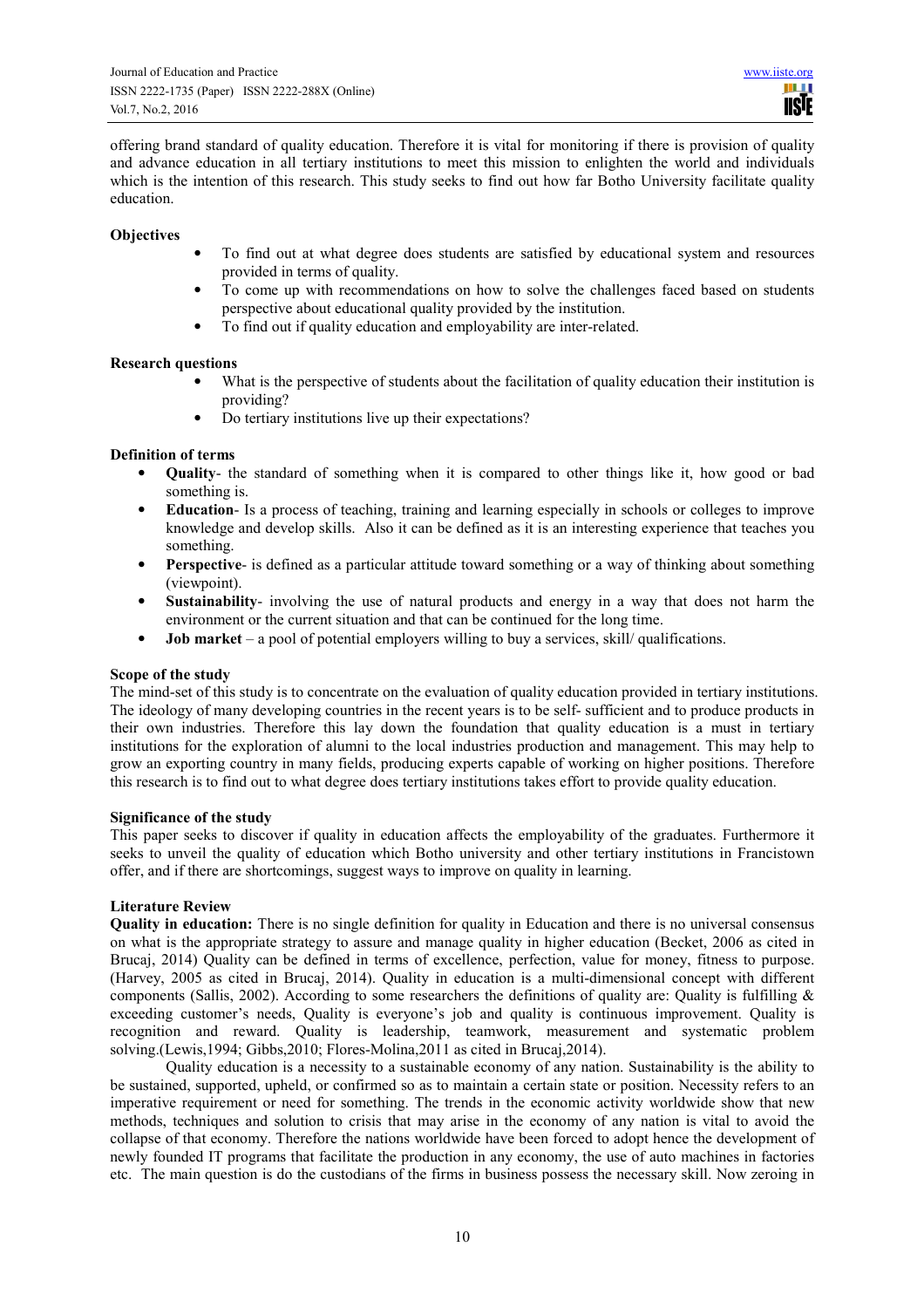to the training and education that an individual would have got quality or the value of it does it make them competent individuals, does that particular skill they possess match that is required in the business market world. What would it mean if they don't possess the necessary and what if they do? Quality education has got no universally accepted definition however The Oxford Advanced Learner's Dictionary, (2010), defines education the act or process of imparting or acquiring particular knowledge or skills, as for a profession and quality as referring to character with respect to fineness, or grade of excellence. The combination of these words however may mean different things depending on the perception of the one person to another. Also The Oxford Advanced Learner's Dictionary, (2010), defines quality education as equipping leaners with skill and knowledge that would help develop psychologically and benefit them in future, being able to employ the skills they learnt in the days to day lives to sustain themselves even after graduation.

The quality of education provided by institutions however may vary based on multiple factors, the teaching system, programs provided, quality of lecturers, and the learning environment under which the education is being provided (McAleese, 2013). The lecturers in charge of imparting knowledge in students have to be of certain qualifications; therefore a selection procedure has to be followed separating expert lecturer from the mediocre ones living only the best lecturer's to do the teaching. Also the teaching system that a particular institution employs has a detrimental effect on the quality, the kind of system that encourages research, citation and a plagiarism policy would prove more useful than one that does not in providing quality education. Furthermore considering the programs or courses (Bollag, 2004) the institution provides they should be of relevance to time and trend of the business world, avoiding the situation where graduates would roam on the streets straight after graduation due to lack of jobs. Furthermore whether the environment in which teaching is conducted, does it meet the standards in order to be termed as conducive for learning. Lastly how a particular institution caters for diversity in its students for example catering for those with visual impairment or any other disability and the fact that the students might be of different backgrounds and international cases of different origin. Facilities with the attributes mentioned earlier could be said as those that provide quality education to students who enrol with them.

#### **Importance of quality in education**

Higher education plays an important role for the student and the society in which he lives. It represents the growth of the individual which allows him to lead a better life as there are more chances of getting a highly paid job; in turn the society is benefited as the ideal citizens are created who will keep the society peaceful. "According to a research done by the Bureau of Labor Statistics (BLS), the average earnings become high and the level of unemployment falls, with each education level acquired" (Pavel, 2012)

Uhuru Kenyatta, President of the Republic of Kenya (2015), said that provided quality education brings about a glittering future to individuals, society and whole world at large. Graduates who acquire quality skill and education from their respecting institutions are most likely to be employable. If not so the graduates may be able to use what they have learnt to start up their own business for example a graduate from an accountancy college may in the event that they do not find a job or if they so choose, start up their own accountancy consultancy agency offering accounting services and also by being able to employ their skills and start their own business, the graduates would be creating employment for other individuals in the society thus also helping in diversifying the economy of that particular nation investing in its private sector. Tertiary education also helps provide graduates with basics of understanding about economic activities that occur worldwide. A nation that possesses such people would be safe to be termed as a literate nation, a wise nation would in turn be able to prevent and run anti economic actions such as corruption.

Quality education provided to the society inspires creativity and innovation, moreover improves the nation's economy. Graduates and internship students do interact with the society to share knowledge, help the nation in making the decisions and coming up with new ideas of doing things better as stated by British Council, (2014). That by its own increases the productivity of the nation thereby improving its economy. Example can be alumni from technical college during electricity down failure; they can apply knowledge acquired from their programs to make solar street lights with the help of community members. The idea of coming up with solar street lights is creativity, diversification and its amending ordinary ones to advance ones. The transition of skills and knowledge from one individual with expertise to another of less expertise would result in the increase in experts in that particular thus creating a pool of employees that organizations could recruit from. The graduates with expertise in certain fields would be in a better position to be leaders in their particular field of expertise, therefore good education produces ideal leaders.

#### **Negative impacts of lacking quality in education**

According to Carroll (1982), the economy of any state is reliant on its micro and macro economies; however if there is a lack in quality of education provided this would affect factors such as entrepreneurship, creativity, innovation and employability. The failure to invest in quality of education offered to pupils threatens the long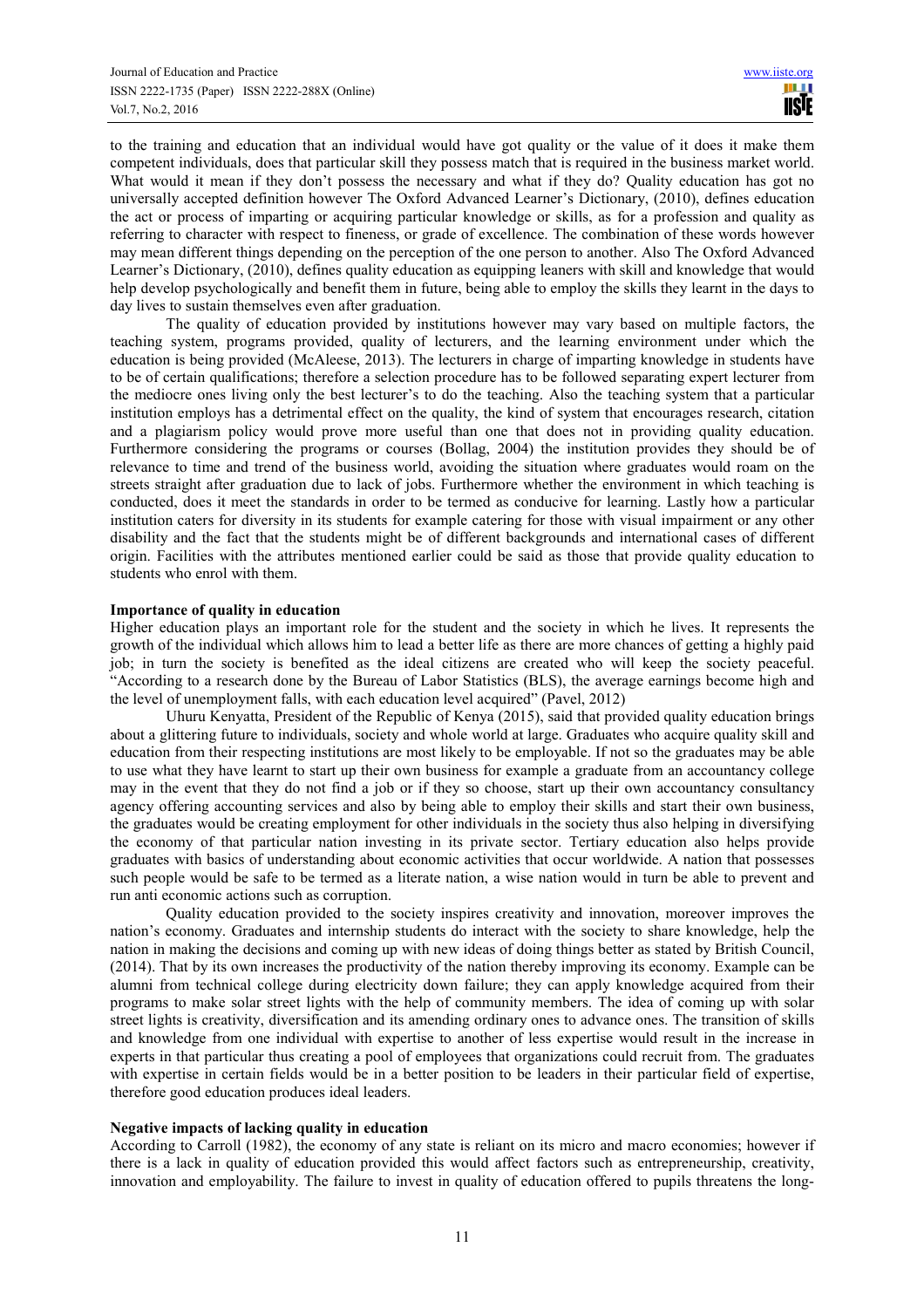term competitiveness of nation's economy. With the rapid growth of manufacturing and tech jobs worldwide nations would face a challenge in being economically competitive if the graduates produced do not meet international standards. Due to globalization the students should compete not only with people from their country but also with people throughout the world for jobs. The students should possess some unique skills which make them eligible for the job which is possible only through quality education (Pavel, 2012). The level of entrepreneurship and the level of employment have an influence on household income, which is a determinate in Gross private domestic investment spending by firms and households which in turn affects the Gross National Product( GNP): is the output by citizens ( irrespective of where they were produced) at home or abroad. And the Gross Domestic Product (GDP): refers to the output within a given economy over a given period of time usually one year. This output must be within the boundaries of the country by all the people in that country at the time regardless of nationality. Due to the rapid growth of global economy, education has become an imperative aspect for innovation, growth and development. Investment in education is investment in human capital, and lack of the former equals a lack of the latter (Albada,2010).

## **How to improve quality in education**

In a response to tackle the lack in quality of education tertiary institutions should engage, project based learning where students get to learn hands-on, this would insure that they learn beyond context of textbooks (Edutopia Team, 2005). The advantage of this initiative is that students would know field experience unlike the traditional book-based lecturing where students are more likely to memorize the content not mastering it. Institutions should consider apprenticeship for teaching and lecturing the aim being to equip lectures with experience and teaching skills before getting to work. While improving quality tertiary institutions should consider adapting to changes in technology blending technology to learning through different platforms. Neal and Gonch, (2013), Tertiary institutions should revise their core curriculum and ensure that it meets required standards. It is very imperative that quality of education facilitated by tertiary institutions should be of certain standards.

The great Nelson Mandela once said **"**education is the most powerful weapon we can use to change the world." Its importance is immeasurable because it is a self-enlighten up process for a life time as added by Victor H, (n.d). This is so because quality education equip one with capability to interpret things rightly and applying the gathered information in real life scenarios (Victor H, n.d), therefore it wipes out the wrong beliefs from one's mind and that makes one be civilised and innovative. In summary, quality education is important in anyone's life, to have it, access to it by all means for sustainability**.**

**Methodology:** This paper seeks to discover the importance of quality in higher education and also to investigate how far do Botho University do offer quality in education. Questionnaires were used to collect the data from students in Botho University Francistown campus. Questionnaires were distributed to students to fill in as this was convenient and was time saving considering data collection and analysis also this gave the respondents an opportunity to answer freely and honestly knowing their identity would not be revealed.

Questionnaire was divided into three sections.

**Section A**: This section consisted of the demographical questions such as gender of the participant, level & course of study.

**Section B**: This section consisted of Closed ended questions addressing the extent to which Botho University provide quality education which should be rated from excellent, good and fair. The other question was does the quality of education one get influences their employability which should be answered by a yes or no. The open ended questions were stated as strengths and short comings and suggestions of the institution in providing the quality education. Reasons for how the quality influences one's employment. Lastly in this section were the suggestions for the institution to provide well rounded and employable graduates.

**Section C:** In this section the questions were on a Likert scales of 5 ranging from strongly agree, agree, neutral, disagree to strongly disagree.

#### **Results & Discussion**

Results analysis

The questionnaires were distributed to students.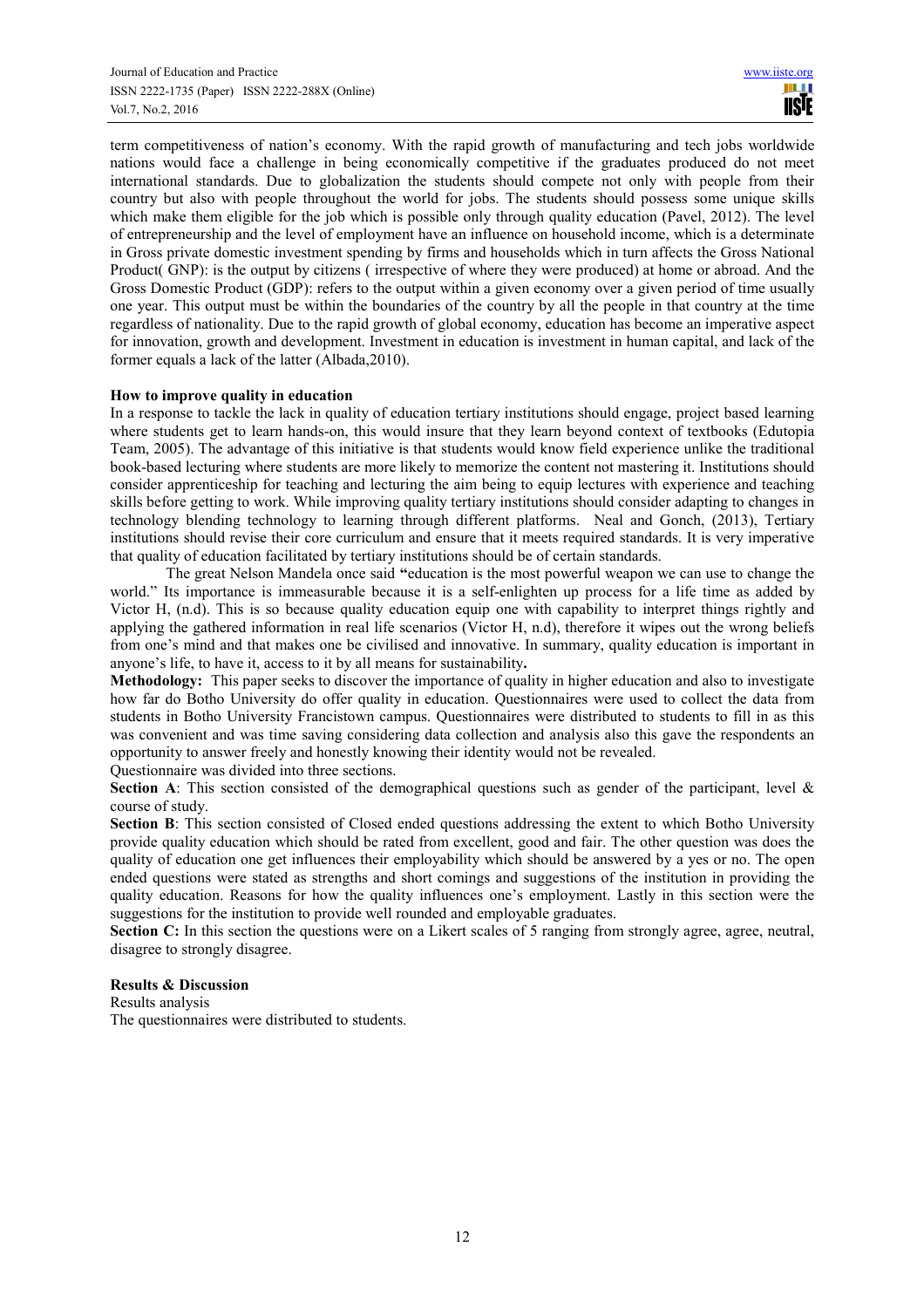

# **Fig: 1 GENDER OF THE PARTICIPANTS**

 $69%$  - females

31% - males.

Questionnaires were distributes across all faculties offered in Francistown Botho University and below are how they rated the quality of education facilitated in this institution.



**Fig: 2 SHOWING THE QUALITY PROVIDED IN BOTHO UNIVERSITY** 



**Fig: 3 QUALITY AS RATED BY STUDENTS OF DIFFERENT COURSES**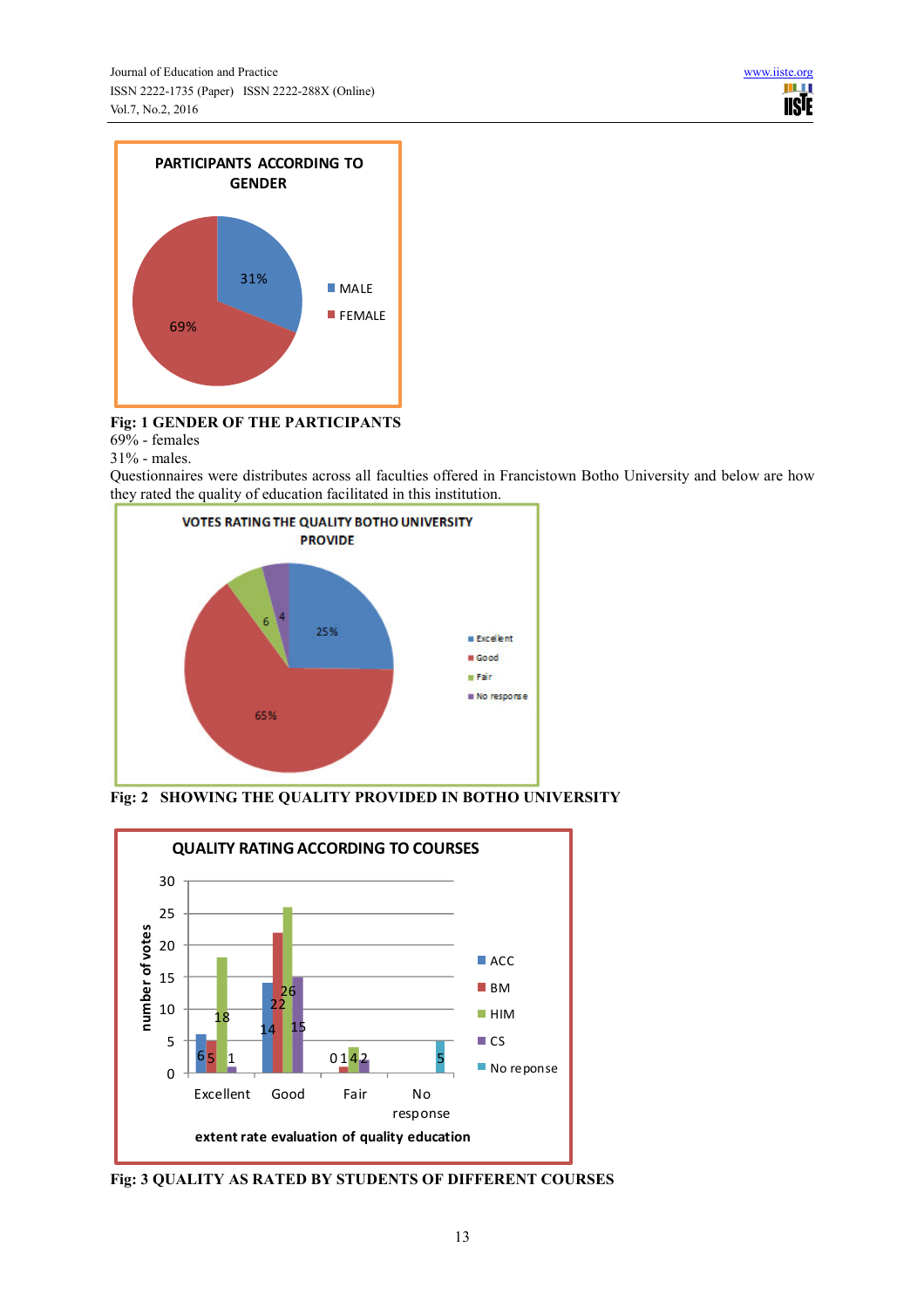The results above indicates that most students rate the quality education offered as good, followed by excellent then fair. The difference between good voted with 77 students and excellent with 30 votes is 47, not excluding fair and no response is 35. This marks out that there are some areas that are given a short sight on but are also important.

Based on the faculty or courses student's perspectives differ from the results above they indicate that Health and Information Management students are the top best to appreciate facilities provided then followed by Business Management, Accounting and least been Computing students.

In relation to quality education provided with the outside world, question on its influence on the employability was asked to question students if they are aware of their studies to their after been alumnus. The results below show out of 119 students participated 83% agree to the statement hence this shows a positive perspective of the future. However there are votes for "No" and no response this may have two meanings being some students have insecurity or doubt either about themselves or their surrounding environment. Zeroing into the "No" votes according to faculties HIM leads then both ACC and CS and results indicate no against vote from BM faculty.



# **Fig: 4 RESPONSES IF QUALITY EDUCATION INFLUENCES THEIR EMPLOYABILITY**

Lately the results on rating the quality education offered indicated that most students rated it as "GOOD". This may resemble that they either not satisfied with what they do have or what they do not have wishing if those facilities were there the quality of education would be better. To expose what exactly their appreciations and complaints are below are answers to the questions asked so as to reveal that.

Answers given for the question "The strengths of your institution in providing quality education".

- Use of blackboard
- Library has e-library, Ebscohost, online journals and e-books
- ❖ Ouality lecturers
- Learning materials provided
- Technology usage
- $\mathbf{\hat{\cdot}$  Deans awards
- Wi-Fi
- Conducive environment for studying

Answer given for question "what do you feel regarding the short comings of your institution in facilitating quality education".

- $\bullet$  Slow internet
- Deans awards there are only certificates
- $\bullet$  No printers for students to print out their documents in practice rooms
- Eessons duration is too long  $2 \frac{1}{2}$  Hrs. while concentration time is  $1 \frac{1}{2}$  Hrs.
- $\bullet$  No general meetings with students

Answers given for question "give any suggestions to address the above" which are short comings?

- $\triangleleft$  Reduce class timings
- Improve internet
- Deans awards should be celebrated like ceremony and given prizes
- Semester breaks to be given.
- $\triangle$  Printers in practice rooms for students to print out their documents

Answers to question "Please give reason for Yes/No" based on the question read as "Do you think the quality of education one gets influence their employability."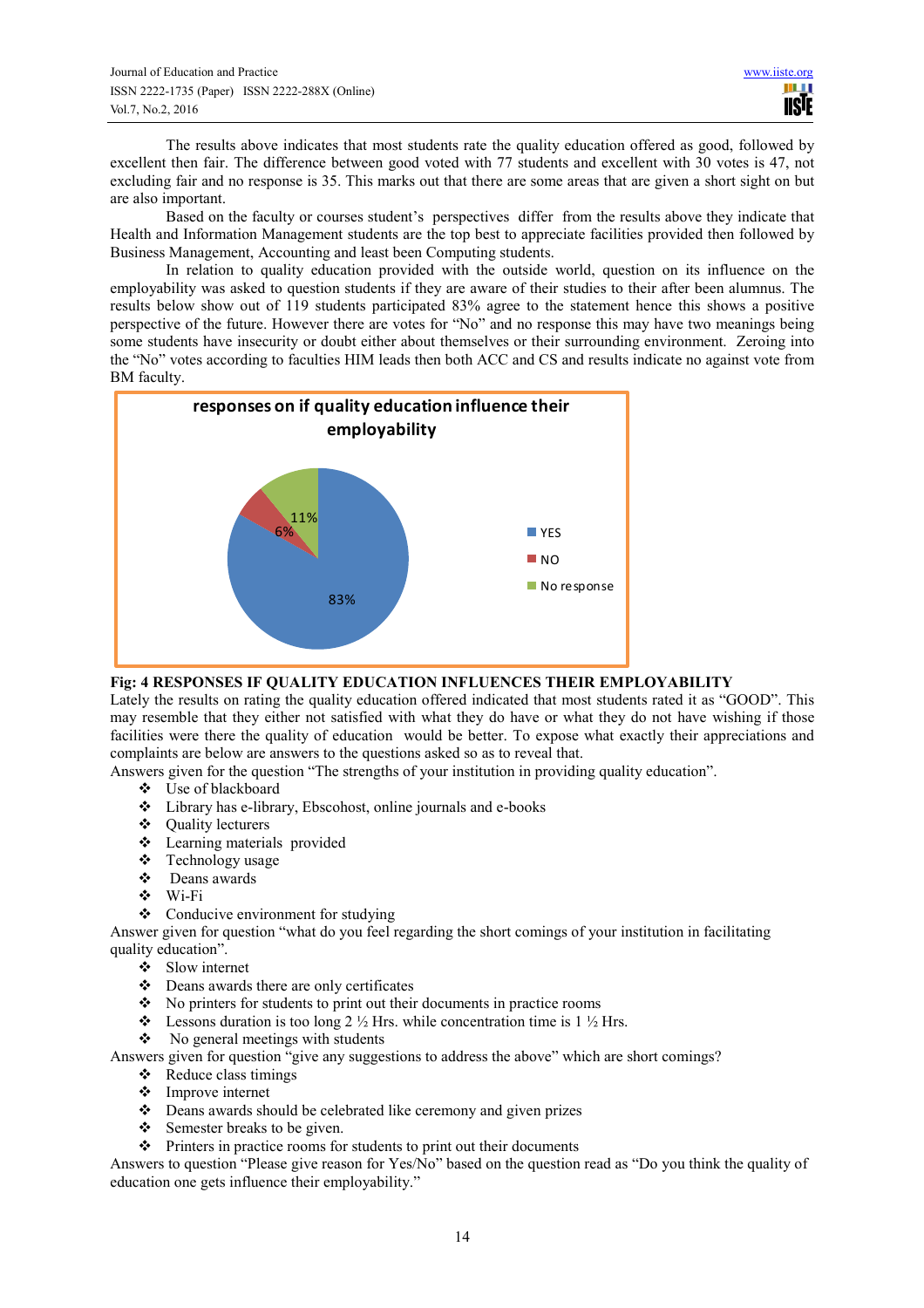- **↓** Quality helps you to get competent skills needed for corporate world <br>◆ More likely to get a job
- More likely to get a job
- Quality determines adaptability in the market

Answers to the question "Any suggestion to the institution to produce graduates as well-rounded and employable."

- Duration of attachments to be increased
- $\triangle$  Do practical's (hands on)
- Motivational talks from outsiders (speakers)
- Career guidance
- Workshops
- Books with more quality information

Strengths, short coming and suggestion have been discussed in broadly and in general above. However the results below indicate on which areas contributing to quality education and the level it is appreciated or have short sight on. Each individual respondent have their own choice to rate each area based on their own interest and perspective hence makes it easy to analyse the standard or level of satisfaction of students in regard to the quality facilitated.

| Questions asked                                                     | Strong          | agree | neutral         | disagree       | Strong         | N <sub>o</sub> |
|---------------------------------------------------------------------|-----------------|-------|-----------------|----------------|----------------|----------------|
|                                                                     | agree           |       |                 |                | disagree       | response       |
| Before applying to the institution you had background information   | 15              | 37    | $\overline{31}$ | 17             | 17             |                |
| about it how it runs?                                               |                 |       |                 |                |                |                |
| Do lecturers start with the basics when they start the module?      | 56              | 51    | 9               | $\mathbf{1}$   | $\theta$       | $\overline{a}$ |
|                                                                     |                 |       |                 |                |                |                |
| Does the program or the course have demand in the market?           | 28              | 52    | 32              | $\overline{2}$ | $\overline{2}$ | $\overline{a}$ |
| Are you satisfied with the teaching methodology used by your        | 27              | 54    | 12              | $\overline{7}$ | 3              | $\overline{a}$ |
| lecturers?                                                          |                 |       |                 |                |                |                |
| The books provided are relevant to the courses description?         | 29              | 29    | 29              | 17             | 11             | ä,             |
| Is the Semester period is enough to grasp all knowledge provided?   | 22              | 50    | 24              | 16             | 5              | $\overline{a}$ |
| Is Course duration is enough to have all knowledge required?        | 38              | 50    | 22              | 5              | $\overline{7}$ | $\overline{a}$ |
| Is the Duration given to seek attachments in enough?                | 12              | 26    | 49              | 15             | 9              | $\overline{a}$ |
| Is the attachment period is enough for students to get more         | 10              | 34    | 28              | 22             | 11             |                |
| experience on the workplace?                                        |                 |       |                 |                |                |                |
| Does the institution have information when a student is on          | 18              | 42    | 42              | 3              | 3              | 8              |
| attachment?                                                         |                 |       |                 |                |                |                |
| Is the technology used the institution facilitates the learning     | 34              | 50    | 21              | 6              | $\overline{2}$ | $\overline{4}$ |
| process?                                                            |                 |       |                 |                |                |                |
| Do lecturers have relevant qualifications on the modules they       | 42              | 47    | 19              | 3              | 3              | 3              |
| teach?                                                              |                 |       |                 |                |                |                |
| Co-curricular provided by institution enough for improvement in     | 15              | 42    | 32              | 18             | 8              | $\overline{c}$ |
| studies?                                                            |                 |       |                 |                |                |                |
| Does the deans awards does it motivates you to perform well in      | 52              | 33    | 21              | 5              | 5              | $\mathbf{1}$   |
| vour studies?                                                       |                 |       |                 |                |                |                |
| Does quality of education depend on the students' ability to        | 36              | 47    | 18              | 9              | $\theta$       | $\overline{7}$ |
| perform well a school?                                              |                 |       |                 |                |                |                |
| Does quality of education depends on the qualification on the       | 26              | 43    | 30              | $\overline{7}$ | 4              | $\overline{7}$ |
| tutor performance in the class?                                     |                 |       |                 |                |                |                |
| Does the quality depend on the qualification of the lecturer/tutor? | $\overline{27}$ | 41    | 25              | 9              | 6              | 9              |
| Does the quality depend on the secondary school from where the      | 10              | 20    | 30              | 25             | 24             | 8              |
| student graduated?                                                  |                 |       |                 |                |                |                |
| Is quality in education a must                                      | $\overline{58}$ | 29    | 17              | $\overline{2}$ | 3              | 8              |
| Do the learning resources add to quality education?                 | 48              | 41    | 12              | $\mathbf{0}$   | $\overline{3}$ | 13             |
| Is the learning materials you get are of quality oriented?          | 22              | 46    | 29              | 6              | 8              | 6              |
| Do you think the institution is providing you with the necessary    | 29              | 48    | $\overline{20}$ | 9              | 5              | 6              |
| skills to be an employable graduate?                                |                 |       |                 |                |                |                |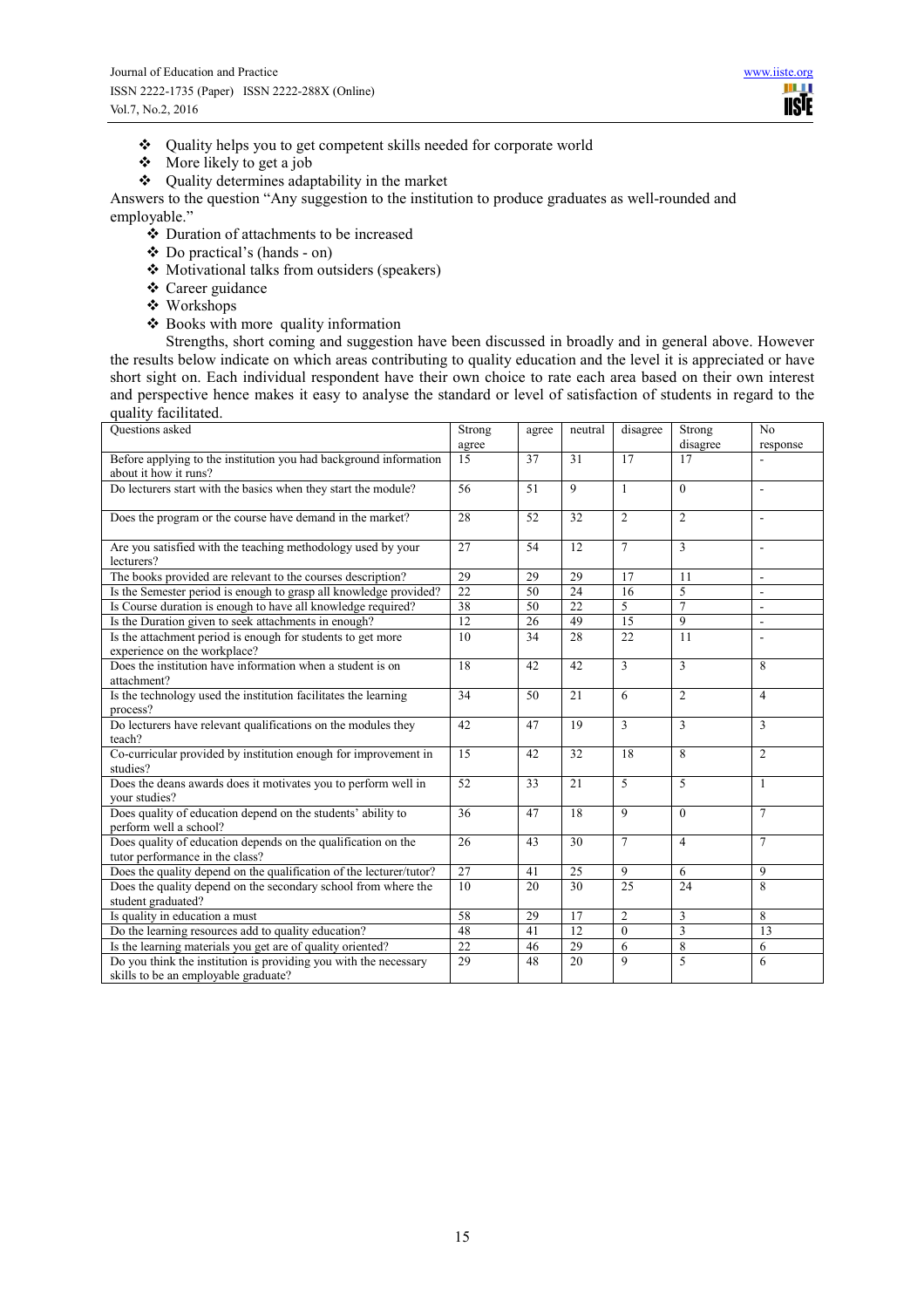

**FIG: 5 OVERVIEW OF STUDENTS PERSPECTIVE ON QUALITY EDUCATION** 

## **Limitations of the study**

- Some of the sections in the questionnaire were unanswered
- The time to conduct the study was not enough; classes and students projects were an inconvenience to conduct the survey.
- Getting information from other institutions was not easy (they did not readily give information).
- This study is only applicable to Francistown campus, the data was not collected from other branches.

## **Conclusions:**

The study shows that the students are aware of the importance of quality in education as quality has an impact on their employment. The study has unveiled that the quality of education that Botho university facilitates is good, meaning the students appreciate the effort of the entity in providing quality. This however means that Botho needs to do some improvements so as to strive for excellence. Students have shown their gratitude to the university for the material it provides to facilitate their studies such being the books and learning guides, also the technology the university has in place has made their stay even more pleasant. Lecturer's also lay a brick in building the reputation of Botho University as a quality facilitator; in short the study has also come to discover the role of lecturer's in providing quality that the qualification of lectures affects their performance. From this study it became evident that the students consider their lecturers to be an added advantage in performing well in their studies. With the campus already inline Botho university promises to be the best university Botswana has ever had in Francistown.

## **Recommendations**

- There should be awareness and trainings on using the technology used in Botho, some students are not aware of using itracker and other programs
- Activities occurring in the campus should be communicated well in time, the SRC (student representative council) should form committees that raise awareness and encourage participation in regard to academic activities such as the linkz programs and so on and so forth.
- Excellence should be adopted as a motive and valued by everyone(students & staff) in Botho this would make the vision attainable
- Deans award which is held every semester should be a ceremony where all students attend and prizes being awarded to the award winners, this might inspire other students.

# **Reference list**

- *1.* Adina-Petruta PAVEL, (2012), *The Importance of Quality in Higher Education in an Increasingly Knowledge-Driven Society*, International Journal of Academic Research in Accounting, Finance and Management Sciences, Vol-2, no-1, pp-120-127.
- *2.* Anne D. Neal and William Gonch, (2013) *Four Ways to Improve Higher Education* [online] available on http://www.jewishpolicycenter.org/4660/improve-higher-education, Accessed on 10/16/2015
- *3.* British Council, (2014) *Can higher education solve Africa's job crisis?* Available on,